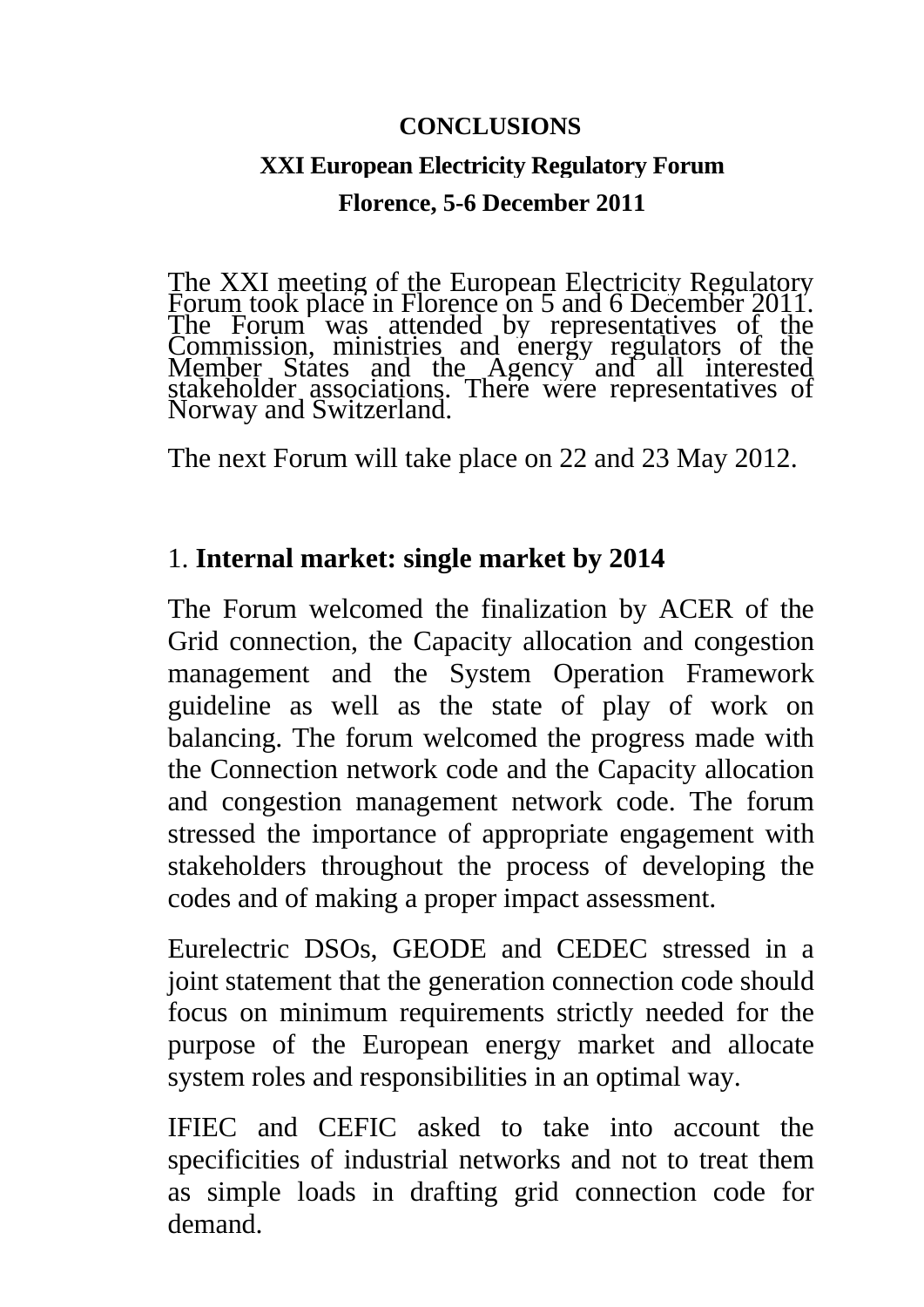EFET said that intra-day and balancing markets should be organised in a clear way and avoid TSOs distorting market outcomes in these time frames.

The Forum welcomed the opening of the public consultation on governance guideline. The European Commission invited all participants to submit a response to the consultation.

The Forum discussed the priorities the Commission proposes for 2013 and onwards. The emphasis is on the Framework guidelines and network codes necessary to implement the target model of the European electricity market by 2014 as requested by the Heads of State in the February 2011 European Council. The Commission will organise a public consultation on the priorities for 2013 in January 2012.

ACER, noting the long list of network codes under preparation, warned against overloading organisations risking that essential network codes for integration of the European market might not be achieved in time.

ENTSO-E emphasised that important resources are allocated to the network code process and asked for clarity from national regulators for accepting the incurred costs.

The Forum welcomed the consultant's report on long term allocation of cross-border capacity. It was considered as a valuable input for the debate. ENTSO-E would soon start the work on the network code on this topic. The Forum agreed that the solutions chosen for long-term capacity allocation should not jeopardise the implementation of the target model.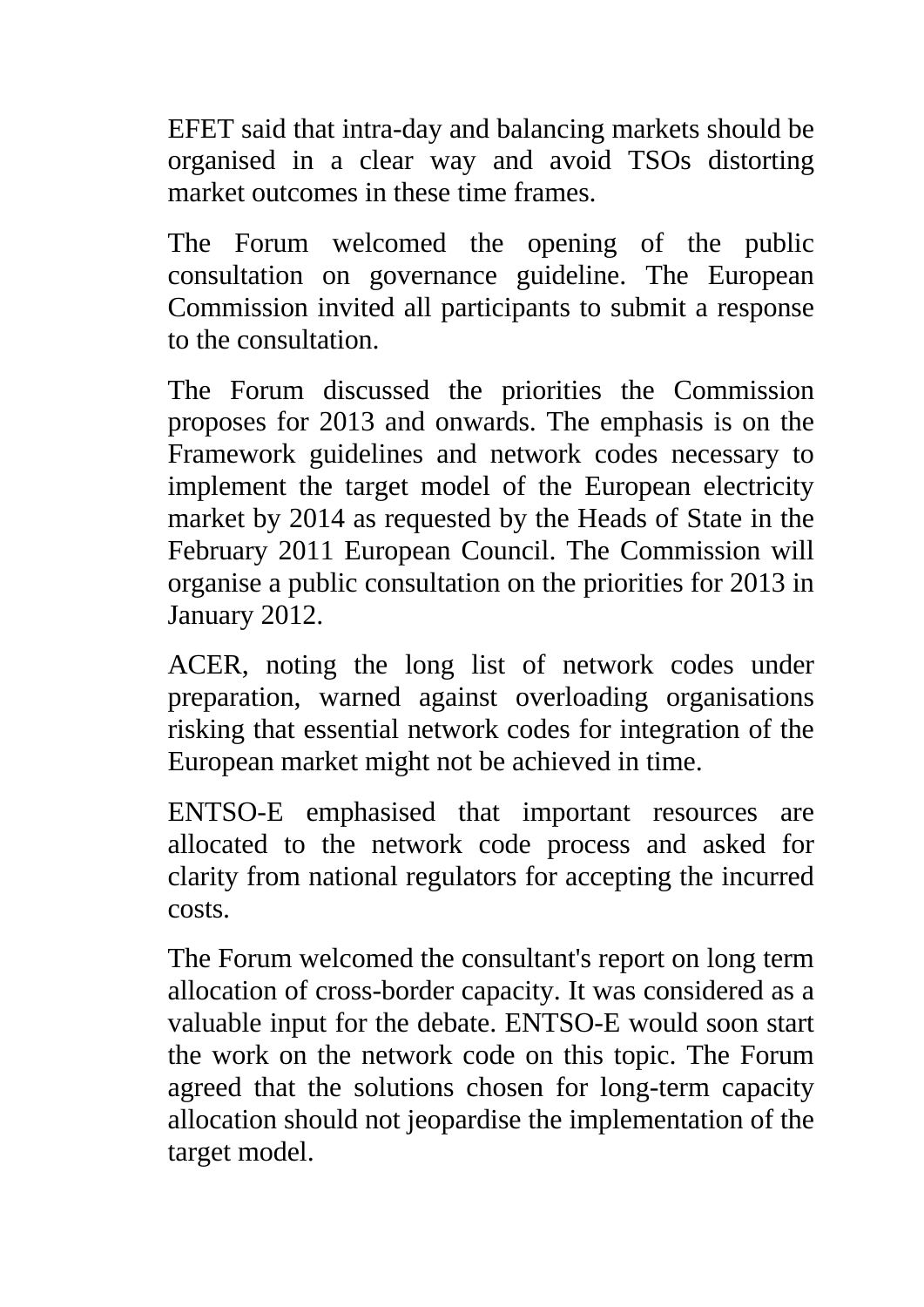ENTSO-E asked for regulatory guidance on the trade-off between maximising interconnection capacity, providing firmness for long-term capacity allocation and system reliability.

The Forum welcomed the Commission's report on the state of transposition of the Third Package Directives and on the experience so far with regard to the TSO certification process. It encouraged the Commission to pursue an active enforcement policy. The forum underlined the need for NRAs and the ACER to be granted sufficient resources and independence to carry out effectively the new tasks entrusted to them under the Third Package and flanking measures such as REMIT.

# 2. **Electricity Regional Initiative**

The Forum took note of the presentation of the Commission on flow based capacity allocation and asked the regions to work together in order to achieve a coordinated flow based capacity allocation system.

The Forum welcomed the presentations prepared by the ACER, ENTSO-E and Europex and endorsed the roadmaps and the monitoring and the implementation of the European long-term, day-ahead, intra-day and capacity calculation for the day-ahead market coupling and for the European intra-day market. The forum welcomed the regulators' commitment to the process.

The Forum welcomed the progress made by ACER in organising the work of the Regional Initiatives and underlined the importance of effectively integrating energy infrastructure.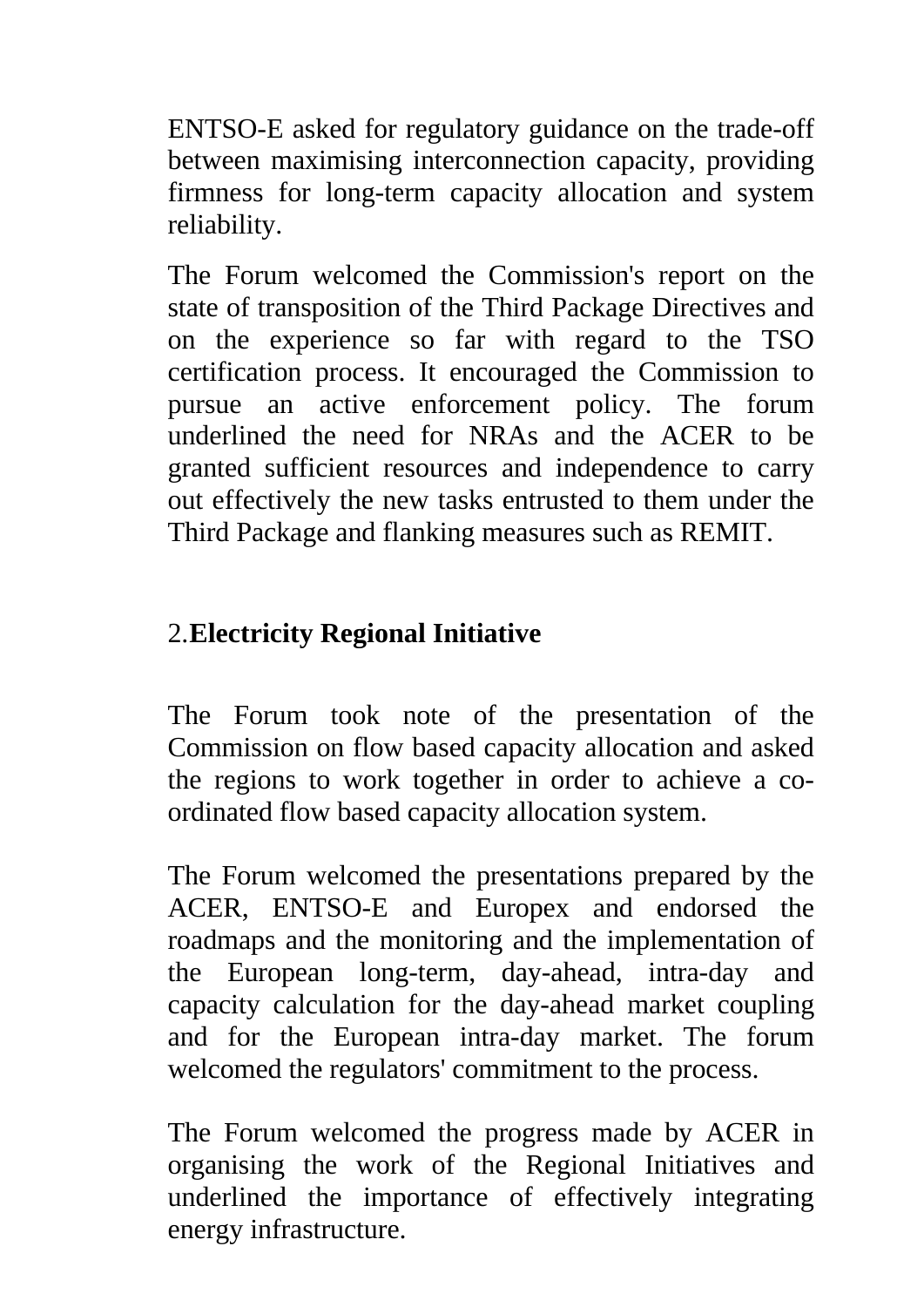The Forum regretted that progress of the NWE-project regarding coupling of day-ahead markets had been slower than initially anticipated. The Forum urged that the NWEproject to do its utmost to unblock the situation in order to make swift progress and retain end 2012 for implementation. The Forum requested the NWE dayahead project actively to keep stakeholders in other regions well informed about the progress with the aim of allowing a pan-European solution to evolve. The Forum encourages power exchanges to refine options for implementation of NWE day-ahead market coupling for discussion with TSOs in mid December 2011. This would be followed by a single solution in January 2012 for discussion with NRAs, TSOs and the European Commission. ACER offered to act as a facilitator for further progress if needed.

The Forum welcomed the progress of the NWE-project regarding intra-day capacity allocation including the interim model. The Forum urged the project to make swift progress with the interim solution and in parallel develop an enduring solution. The Forum requested the NWE intra-day project actively to keep stakeholders in other regions well informed about the progress in order to allow evolvement of a pan-European solution.

The Forum took note on the situation in CEE-region where there was no agreement on starting the flow based explicit allocation. The CEE Electricity Forum has invited the TSOs to make a concrete proposal on the way forward by mid January 2012.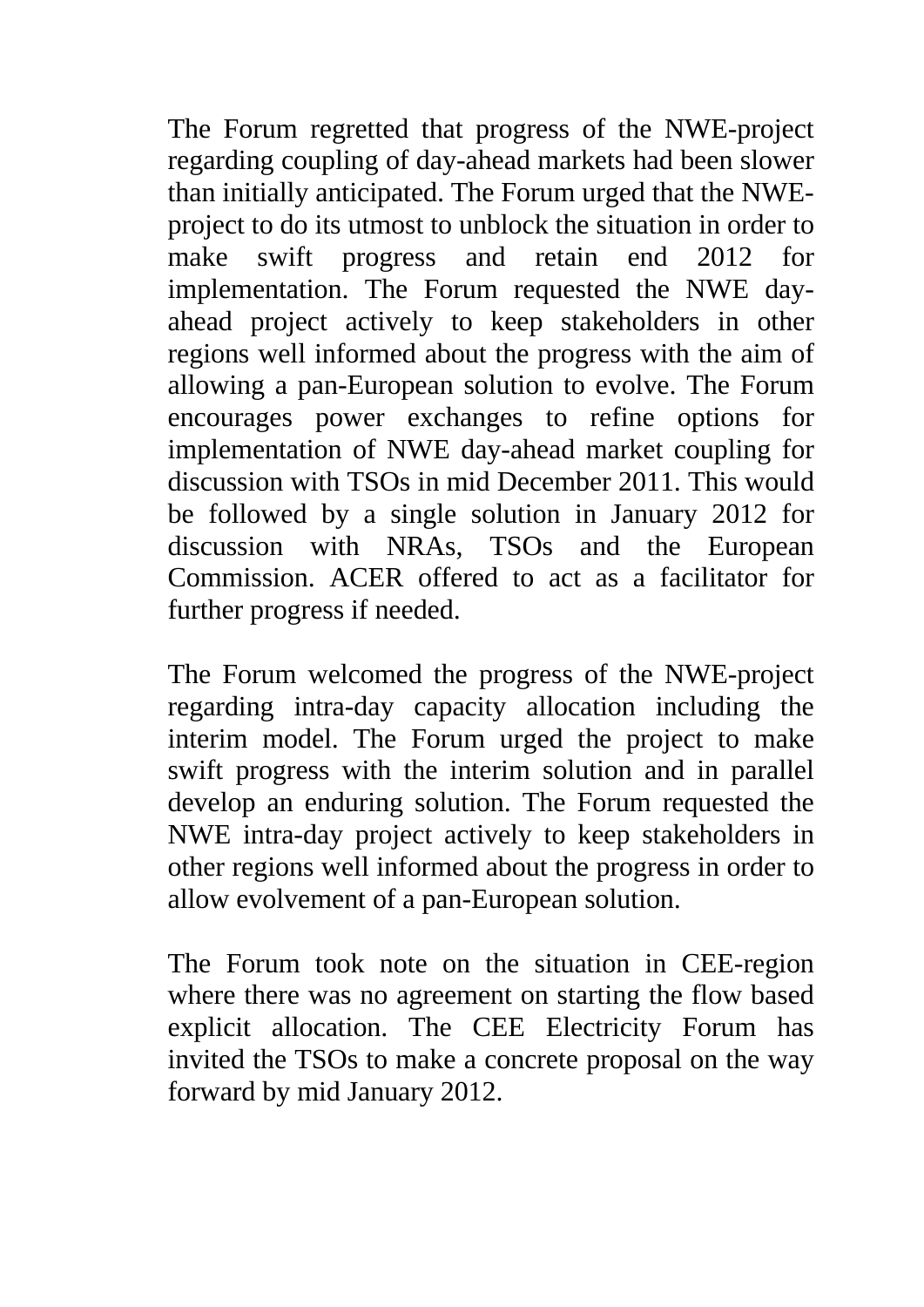# 3. **Energy Infrastructure Package and infrastructure financing**

The Forum welcomed the proposal made by the Commission for a Regulation on Guidelines for trans-European energy infrastructure and noted of the state of play of discussions in the Council and the European Parliament.

The Forum agreed that, in view of implementing the Regulation's main provisions, preparatory work was needed in the course of 2012, notably on the identification of projects of common interest (PCI) and the cost-benefit analysis methodology. The Forum invited Member States, national regulators, transmission system operators and project promoters, ENTSO-E and ACER as well as stakeholders to adapt their work plans for 2012 accordingly to allow for this additional work to be carried out effectively.

The Forum welcomed the presentation by ENTSO-E of the forthcoming 2012 TYNDP and stressed its role in providing a sound basis to identify PCIs.

The Forum took note of the presentation by ENTSO-E on the state of play of the 2050 Modular Development Plan for Electricity Highways Systems and of the proposal submission.

Eurelectric underlined the need to have an independent CBA and stressed that storage facilities should not be regarded as regulated assets. GEODE welcomed the inclusion of smart grids also at the distribution level. IFIEC and CEFIC emphasised the importance of looking at social welfare and global competitiveness of EU industry.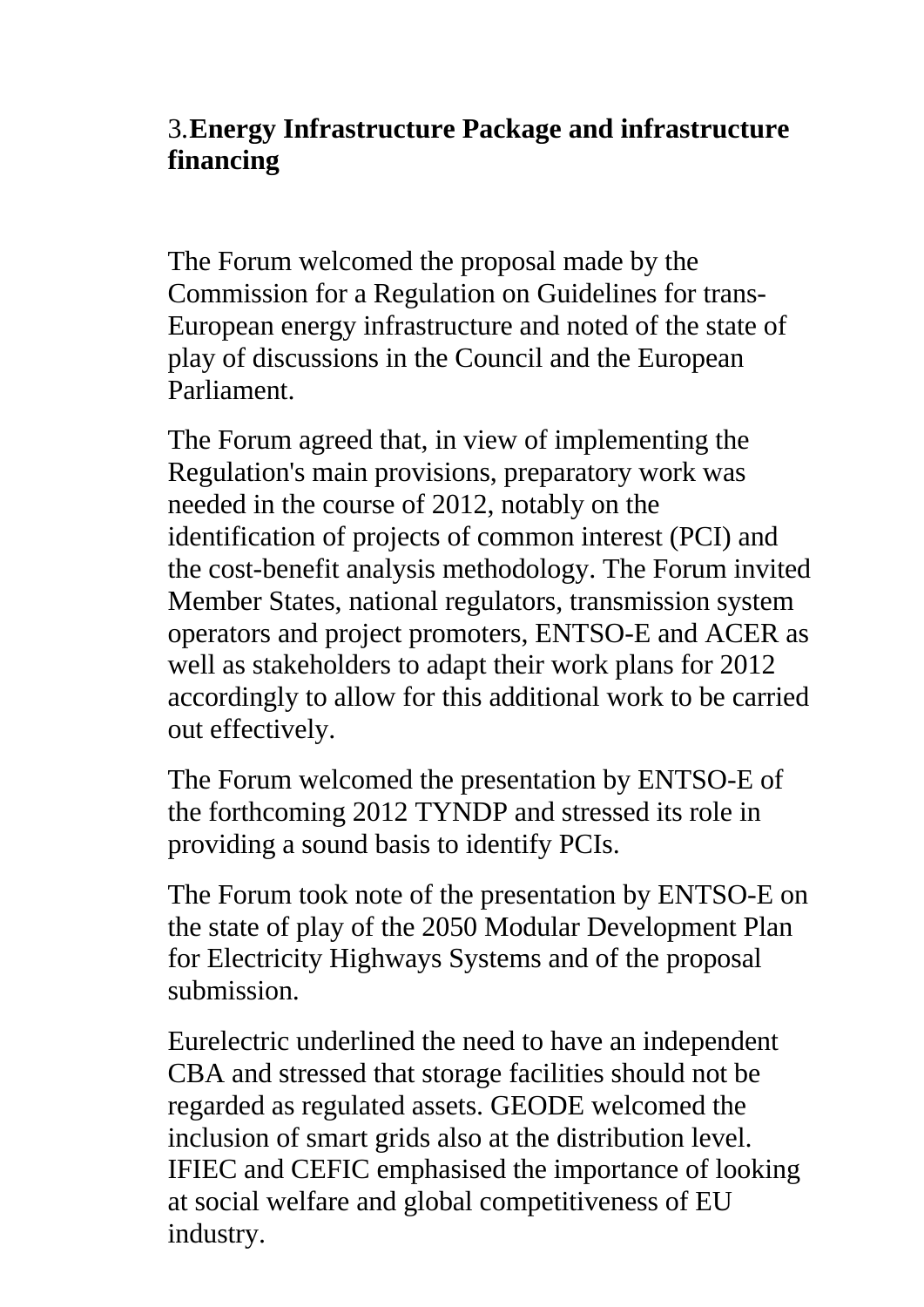The Forum welcomed the presentation by CEER on the implications of non-harmonised support schemes for renewables and invited all stakeholders to comment on the public consultation by January 2012.

The Forum also welcomed CEER's work on regulatory approaches to smart grids and recommended that the results and lessons learned from the demonstration projects be disseminated to all stakeholders.

### 4. **Market integrity framework and transparency**

The Forum welcomed the adoption of the Regulation of Wholesale Energy Market Integrity and Transparency (REMIT) and supported the Commission's implementation plan including the preparation of Comitology Guidelines for fundamental electricity data transparency.

The Forum participants welcomed the presentation by ACER with regard to the early stages of implementation of REMIT and noted ACER's intention to receive comments from stakeholders on the guidance on the application of REMIT that will be issued at the end of the year. The Forum also welcomed ACER's intention to issue further guidance in a few months to meet to the extent possible the market participants' concerns and its commitment to transparency.

The Forum supported a Member State's call for collaboration of all stakeholders in the implementation phase of REMIT.